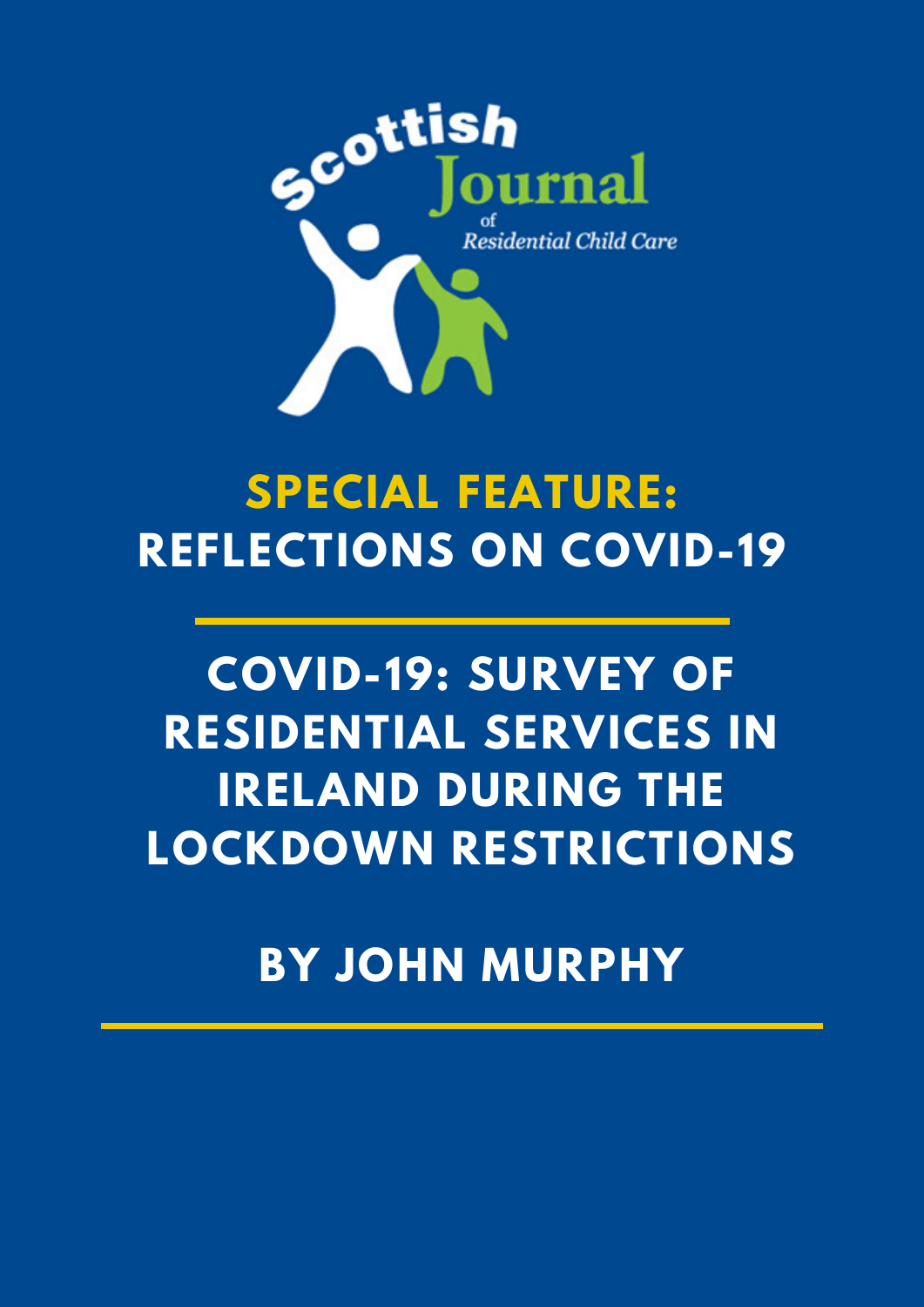## **John Murphy**

## **Abstract**

Resulting from the outbreak of COVID-19 and the subsequent lockdown, EPIC (Empowering People in Care), a national voluntary organisation in Ireland working with and for children and young adults who are currently in care or who have experience of being in care, decided to contact all young people's residential centres in Ireland. Often the young people that live in residential homes are the forgotten children in care, so it was important to reach out to ensure that their issues were being heard. The survey concentrated on the needs of the young people, issues affecting staff, how work practices had changed and what extra supports were needed. The responses were positive on many levels and certainly the voices of the young people and the staff were heard.

## **Keywords**

COVID-19, residential care, Ireland, EPIC, voice of the child, staff supports

## **Corresponding author:**

John Murphy, advocacy and research officer, EPIC, [johnmurphy@epiconline.ie](mailto:johnmurphy@epiconline.ie)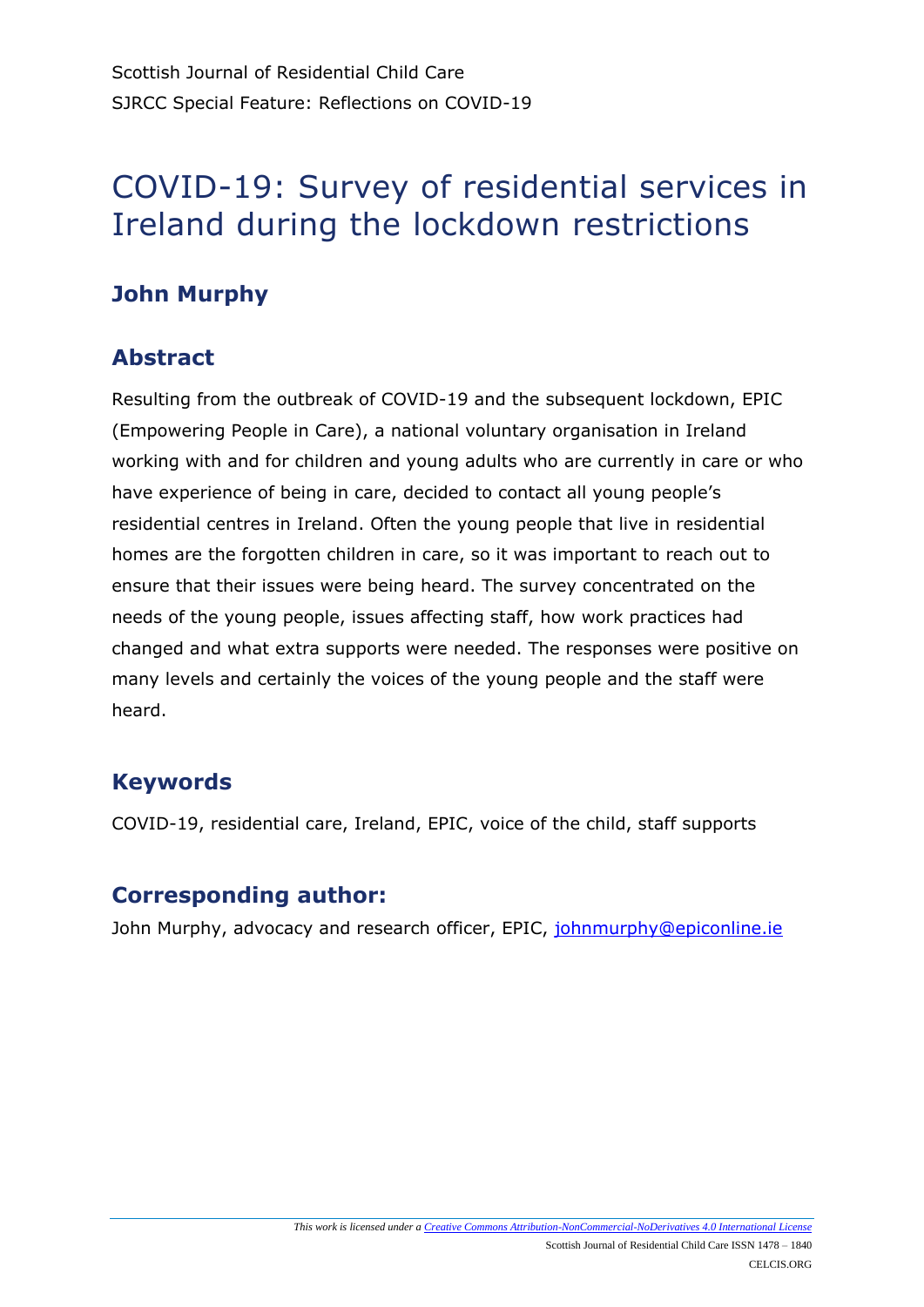## **Introduction**

At the start of April 2020, during the lockdown due to COVID-19, EPIC decided that we would endeavour to contact all residential centres in Ireland. The ideas behind this were varied but essentially we were seeking to hear from managers about the current situation for their staff and young people living in their care. The survey was carried out through initial phone calls with the managers of the homes and then e-mailing them the questionnaire to complete in their own time.

Our aims for the survey were to:

- 1. Reach out to as many staff and young people as possible to let them know that they were in our thoughts and to offer any immediate support that they made need.
- 2. Hear what difficulties the young people may be experiencing under new conditions.
- 3. Determine what issues were presenting for staff and management.
- 4. Ascertain if work practices had changed within the home and what if any new initiatives were brought forward.
- 5. Establish if extra supports were required for the unit.
- 6. Capture a moment in time of when everyone was trying to cope with a pandemic.

In Ireland, residential care is organised into three different governed categories. Firstly, there are the statutory run centres, governed by Tusla (The Child and Family Agency). Secondly, and with the most numbers, are the privately run homes. Finally, making up the smallest cohort, are the voluntary run centres.

Our survey was sent to 38 statutorily run homes, 107 private residential centres and 29 voluntary run homes, totalling 174 residential centres.

### **Limitations of the survey**

Due to this being just a snapshot in time, it is important that the survey was conducted and the information collated quickly. This is necessary so as not to miss the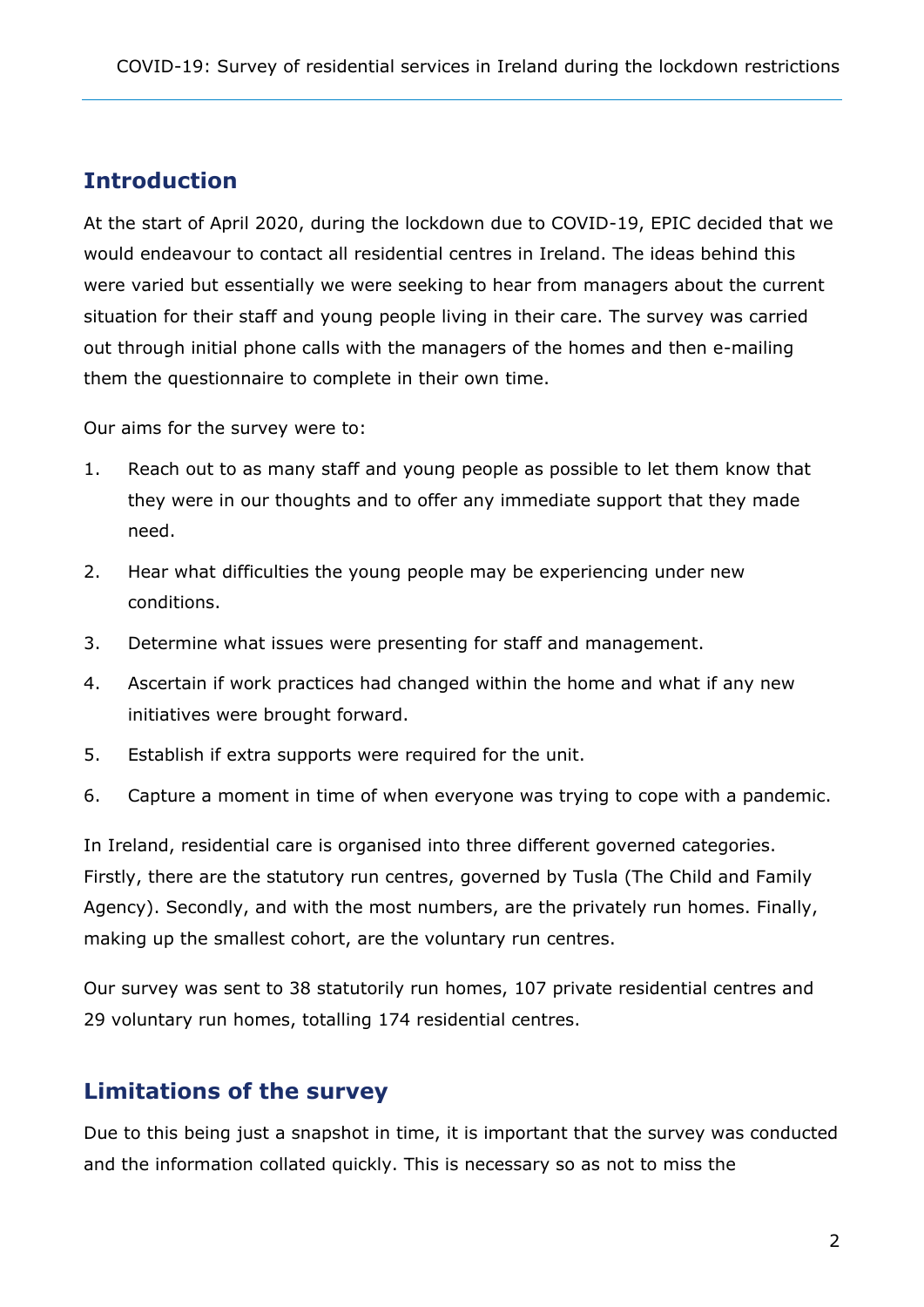information that is very current and hopefully for a short period of time. At the time of writing the report we had received 28% of the 174 centres that were contacted.

A major limitation is that due to ethical and legal constrains it was not possible to talk directly with the children and young people in the homes. This would have been the ideal scenario. According to Tusla figures, at the end of 2019 there were 409 children<sup>1</sup> in residential care in the State.

In keeping with the idea of the survey being a glimpse of residential care during the start of the COVID-19 pandemic, the questions were kept short and focussed. The five main questions were focussed on the young people and staff in the homes. The question relating to the young people was broken into six sub-questions but remained focused on their experiences and how they were coping with lock-down and new restrictive guidelines.

The next question was staff related and asked about the difficulties that they may be experiencing. The focus on this question was to help raise the possible issue of staffing and of the change in shift patterns.

The survey then focussed on how work practices had to change and what new initiatives had been introduced. This question was intended to elicit the positives and inventiveness that we had heard anecdotally and to have them recorded. Also, when we heard of good practices we hoped to share these with other homes.

The penultimate question was to ask if extra supports were needed. The reasoning behind this was two-fold. Firstly, if it were a local issue and EPIC could in some way help or to attempt to obtain more resources, we would. Secondly, if issues were presenting themselves across a range of homes and counties we could advocate on a national basis for a resolution.

The last question was left open, inviting any other comments or suggestions.

<u>.</u> 1

[https://www.tusla.ie/uploads/content/Q4\\_2019\\_Service\\_Performance\\_and\\_Activity\\_Report\\_V2.](https://www.tusla.ie/uploads/content/Q4_2019_Service_Performance_and_Activity_Report_V2.pdf) [pdf](https://www.tusla.ie/uploads/content/Q4_2019_Service_Performance_and_Activity_Report_V2.pdf)

p.35 [Last accessed: 22 April 2020].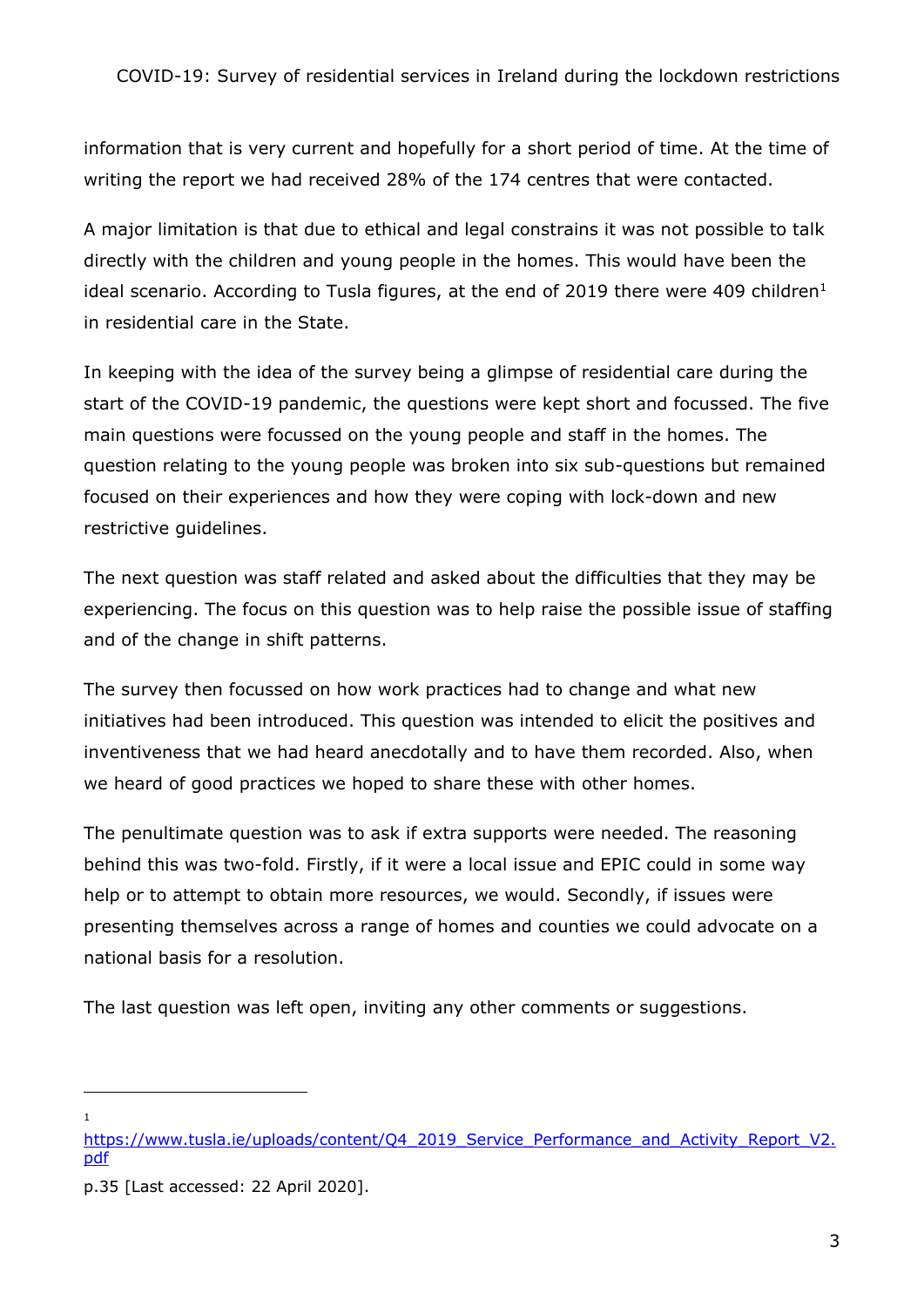## **Findings**

Two main issues stood out when asking about the difficulties were experiencing under the lock-down of COVID-19.

#### **Family access**

First, and very understandably, was the lack of access and contact with families. Although centres were doing their best to ensure that young people were able to use social media apps and other forms of technology, it was noted that the parents of the young people may not have access to this form of technology. This issue of digital poverty led to feelings of loss for the young people involved.

#### **Education**

The second major issue was around education and schooling. This took many forms. Both young people and staff missed the structures and routine of the school day. This was especially pronounced in the first few weeks. Associated with this, some young people did not want to engage in their schoolwork when they were not in the physical environs of their school. There were difficulties then for staff to motivate the young people to participate in their schoolwork during the day. Staff also said that they felt very pressured in this regard and with the curriculum. Staff mentioned that they were care staff and not qualified to teach the young people in their homes.

One example given, which was concerning, was a young person whose placement in school had been deferred until September meaning that they were receiving no schooling or tuition at all. But on a more positive note, one home stated that their young people were far more relaxed about their schoolwork and were getting more work done. The young people were out of the stressful school environment and thriving.

The survey attempted to get a sense of the day-to-day lives of the young people. The responses in some areas were minimal, showing that they were not major issues at the time. However, due to the uniqueness of this period in time, it is important to have them recorded.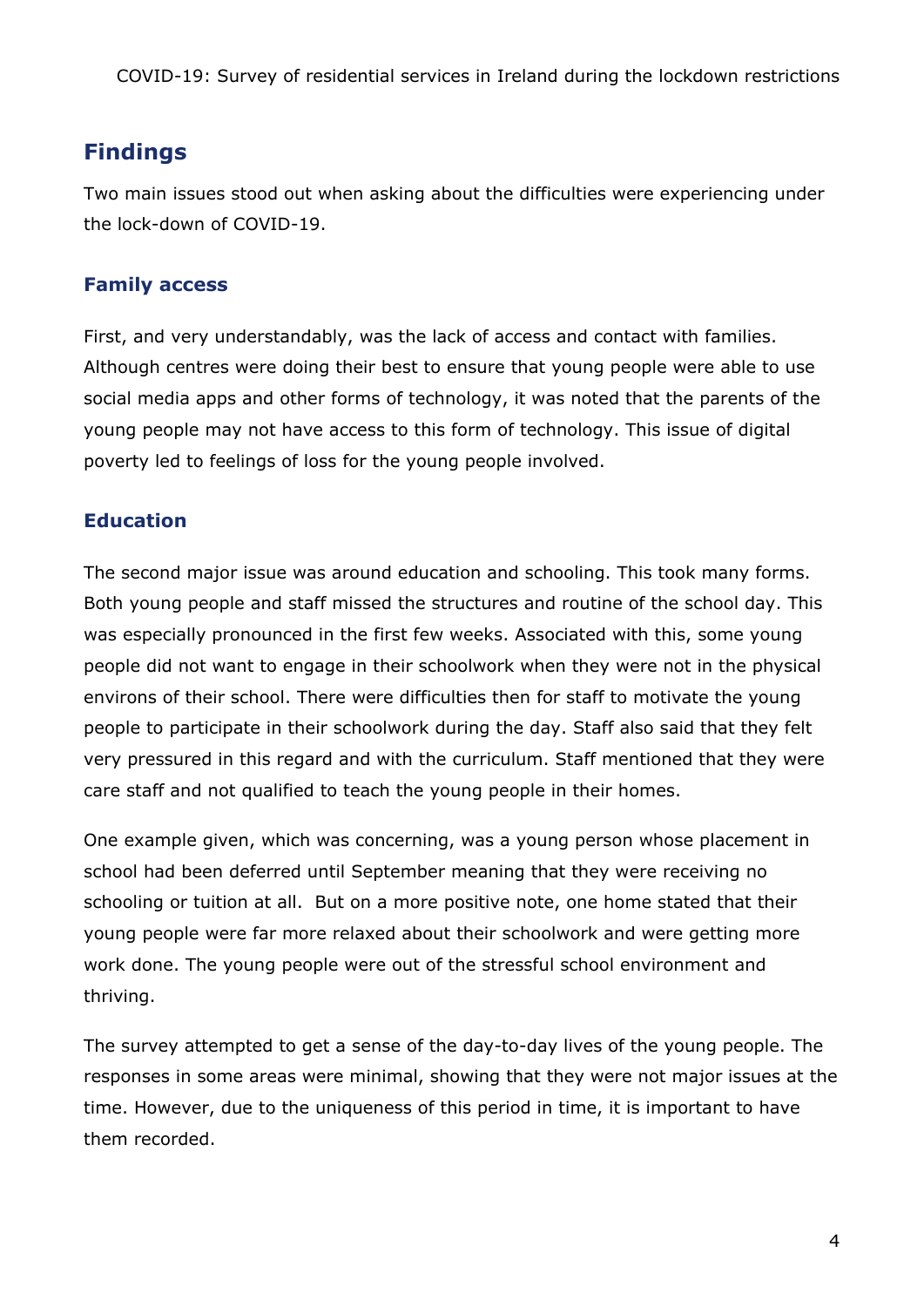#### **Social distancing**

Most of the residential centres did not have major comments about the rules of social distancing, and when speaking with the managers briefly when introducing the survey, they said that it was strange for everyone at first, but most had adapted well quickly.

However, for the small number of homes that have very young children, i.e. under the age of 12, this was very difficult as children and staff missed the physical contact and hugs.

When I asked this question, I was thinking of within the house and how that was impacting on the young people and the relationship with the staff. However, one answer dealt with issues outside of the home. When the young people and staff members had been out for a walk, and social distancing, they were shouted at and verbally abused by some members of the public. Naturally, this left the young people scared and feeling like outsiders within their own community. Often the issue of young people feeling stigmatised by being in care is raised by them, and incidents like that only exacerbate them.

In another example, one home worryingly said that their young people were completely ignoring the rules of social distancing and meeting with their friends and getting on with their own social lives as if nothing had changed. The staff felt very disrespected because of this behaviour and this led to more tension within the house.

#### **Strained relationships with other residents (cabin fever)**

Generally, the comments around this issue were positive. In fact, it was stated on many of the questionnaires that relationships between the young people living together had improved. The belief was that the young people realised that they were all in this together and were relying on each other for support. A minority of homes, in single figures, stated that relationships had become fractious, but that everyone was working hard to improve the situation.

#### **Strained relationships with staff**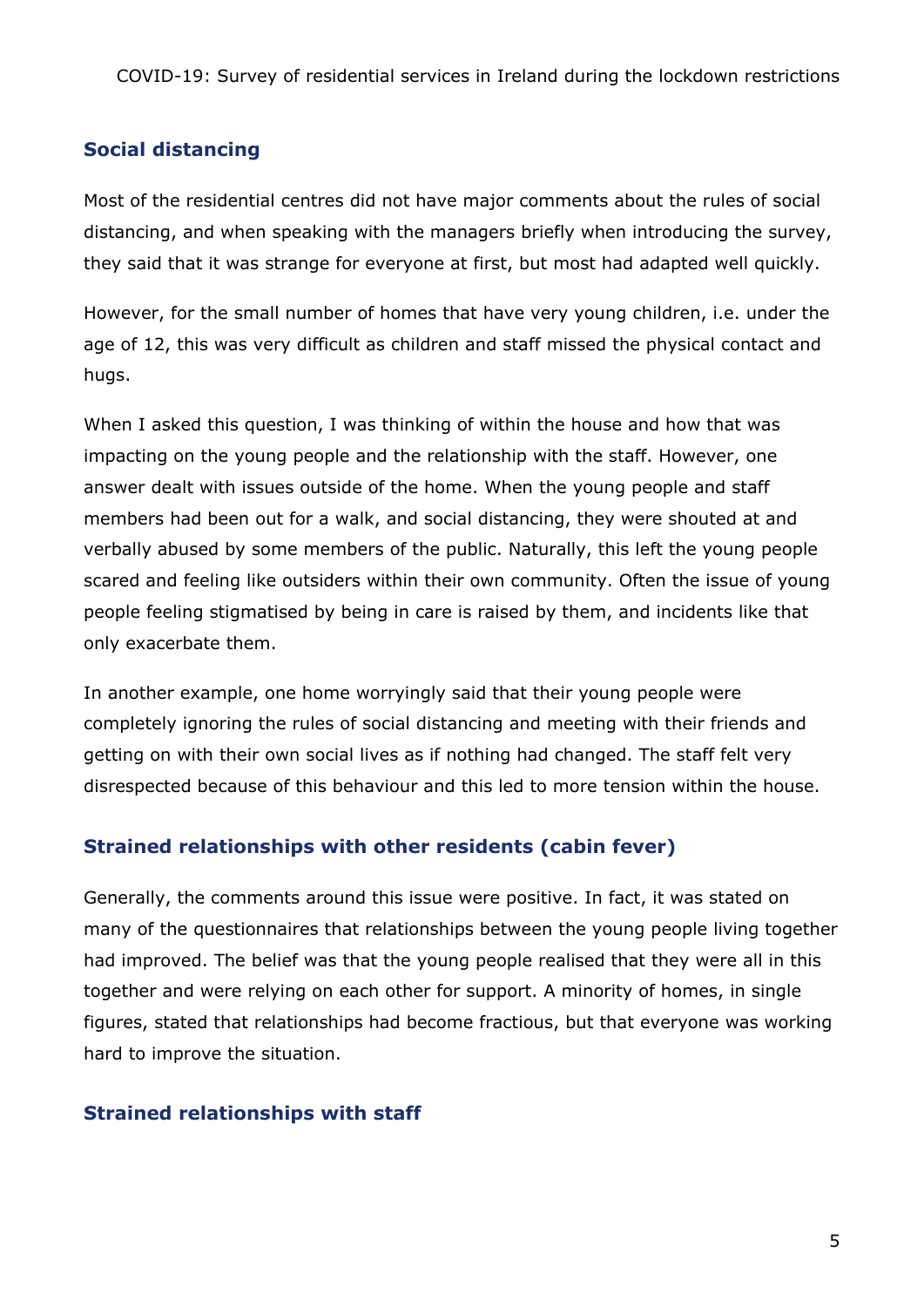Once again, the results were very positive with little if any negativity. Generally, managers spoke of a stronger bond developing between young people and their staff. This was explained as the young people understood the difficulties that the staff were encountering with schedules and travel restrictions.

#### **Other**

The last section relating to the young people was left open to broaden the scope and to elicit any information that may not have been garnered in the previous questions.

The issue that arose most often was understandably the concern the young people had of their families contacting COVID-19. This led to increased anxiety among the young people and was further heightened by their inability to meet with them and converse normally.

One of the other major concerns noted was the loss of services, especially mental health facilities which were operated on a limited basis without physical meetings.

#### **Staff issues**

The next question that was posed was in relation to the difficulties that staff were encountering.

The most common response was the fear that staff had of bringing COVID-19 into the residential centre. The implications for the home and all living and working there was of great stress to all staff. Thankfully, as this article was being written at the end of June 2020, no issues of COVID-19 in young people's residential centres in Ireland had been reported.

The other main issue regarding staff was the fear of burnout. Shifts had been increased to lessen the footfall in the homes and when staff were finished their work, they had no outlets for tiredness and stress, other than to return home. The constant work-homework scenario was of concern to both staff and management.

#### **Changed in work practices**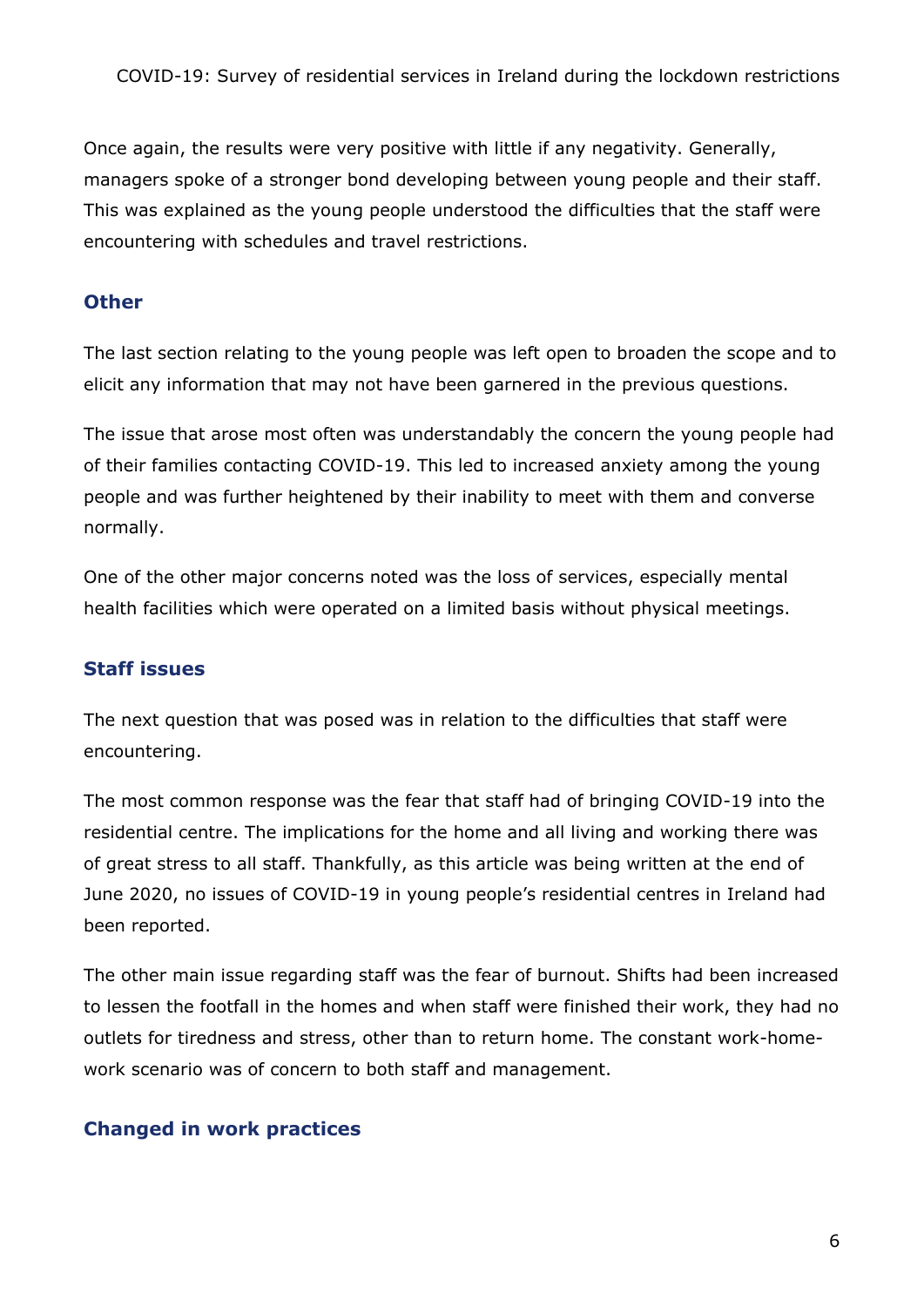The reasoning behind this question was to stimulate discussion and consideration of creative practices that were introduced to help the young people and staff during lockdown.

Two types of answers were reported. Firstly, all units spoke about their new hygiene regimes and guidelines for work. The second type referred to the new equipment and supplies that had been bought for the houses. Gym equipment was very popular, as was the purchase of Netflix and Disney channels. Some homes were very creative and introduced their own sports event, talent contests and bingo nights. The increase in baking and cooking was very much part of making the day more enjoyable for all in the house.

#### **Extra supports**

The main issue that was reported was the difficulty in obtaining PPE, and the quality of this. At the start of the lockdown this was the predominant concern for all homes. Another issue raised was about extra supports regarding the mental health of the young people and the staff.

#### **Other comments/suggestions**

The significant issue of digital poverty and how this has impacted on young people having contact with their parents was raised here. Children in care may not have access to their smart phone or tables and in many cases their parents certainly did not. This left families unable to see each other for long periods of time which intensified the feelings of loss and increased stress levels. On a lighter note, there were calls for a nationwide event for all young people and staff to come together

#### **Conclusion**

The purpose of this survey was to check-in with all children's residential centres in Ireland to see if EPIC could offer any support. The response was very positive and even if homes did not return completed surveys they were happy to have been thought of and to have been offered assistance. Generally, all residential centres responding to the survey were coping well despite the uniqueness of the situation. The continuation